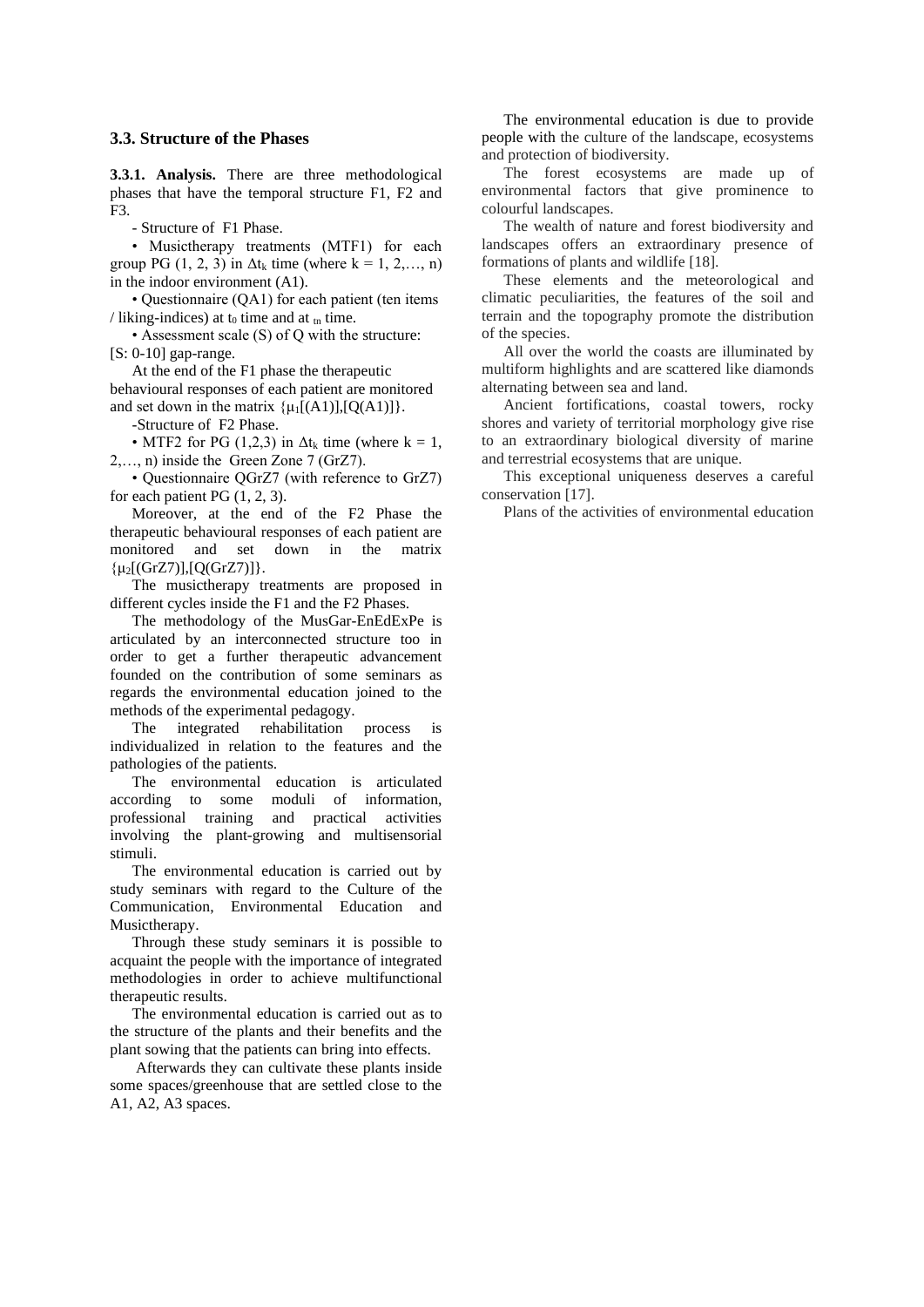The emotions are instantaneous and partly neurovegetative and partly culturally acquired responses to a perception (proprioception, interoception, exteroception, background feelings) and contribute to set up the human evolutionary kit and perform adaptive and fundamental functions for the life.

The emotion can be defined as a fairly intense inner process linked up with psychic and physiological reactions.

The emotions are action plans with which the evolution has endowed us to manage life's emergencies.

The etymology of the emotion (word) takes root to the Latin verb moveo, "to move", with the additional prefix "e-" ("movement from"), to denote that a tendency to act joins in every emotion.

The emotions are transcultural - in relation to the fundamental traits - as well as absolutely characterized by subjectivity.

The hedonic value (or affective tone) characterizes the emotions: positive hedonic value for some emotions (joy, enthusiasm, etc.), negative hedonic value for other emotions (anxiety, sadness, etc.).

Neuropsychological evidences show that the emotional state, both positive and negative, can give rise to activation (high arousal) or deactivation (low arousal).

Therefore, positive emotional states can show low arousal (calm, etc.) or high arousal (happiness, etc.), negative emotional states can show low arousal (sadness, depression, etc.) or high arousal (anger, fear, etc.).

Three (main) functions are performed by the emotions: action, that predisposes to react to an emergency, communication and reflection, that allow you to communicate with yourself and with the others, exploring needs and objectives.

Furthermore, the emotions can facilitate the creative thinking.

The link between creativity and emotional state is very complex and seems to be regulated by the interaction among hedonic value, emotional activation and motivation.

Neuroimaging experiments show that we use the same neural systems to perceive our body, social relationships, our moral judgments and creative inspiration.

A good mood positively affects perception processes and contributes to broaden the outlook on life.

The analysis of complex interactions shows that positive emotional states are a better source of creativity than negative ones.

However, the level of activation, or arousal, also plays a role: if this variable is introduced, it's possible to realize that the positive activating states promote creativity, flexibility and cognitive functions most and therefore high levels of inventive originality.

As far as low arousal negative emotions are concerned, some authors think these emotions have no connection with an increase in creativity, while high arousal negative emotions would be negatively correlated, above all because they reduce the cognitive flexibility.

Some recent studies show that the negative emotions do not stifle the creativity but can shoot a "spark" to switch on the creativity.

Moreover, the negative emotions can stimulate the people to stay focused for longer within the brainstorming sessions.

Often the days characterized by a greater creative production turned out to be those that started with negative emotions and then ended in a positive way.

## **5. Conclusions**

It is important to consider the symbolism, the rituals and the myths and the mythologies of the patient's culture or group work.

The immigrants are increasing and they need to recreate their fractured identity using music, integrating past and present experiences.

At the same time the women are over represented among the group people suffering from long-term illness. [8].

To give significance to the life is a prerequisite to the health [12].

The MusGar-EnEdExPe must perceive and grasp the contextual, symbolic and functional meanings of the music that the patient brings from his culture, in order to strengthen his identity and sense of social belonging.

 The MusGar-EnEdExPe promotes the patient's psychophysical activation, better mood/affectivetone and relationships and contributes significantly to improve the life quality.

 The defence of the forest ecosystems, protected natural areas and national and regional natural parks must be integrated with Management Plans, Landscape Plans and Fire Prevention Plans related to: - the planning of the development and valorization of natural resources, coastal zones, limpid sea-water and chains of mountains and woods; - the preservation of the high quality standard of the forest environment and the scenography of the vegetation, necessary for the people to achieve social, cultural and spiritual benefits that are joined in the improvement of landscape and territory and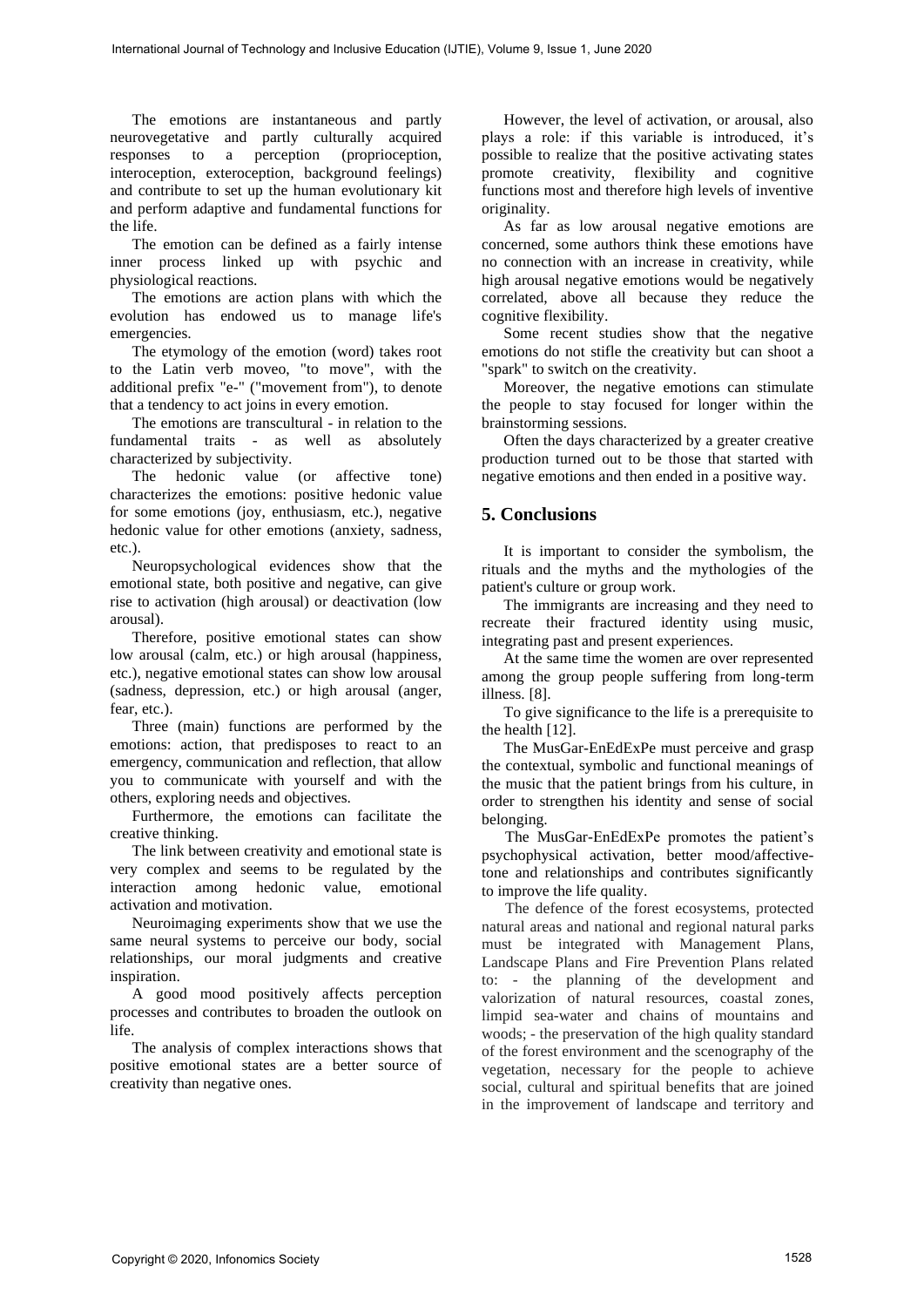particularly of woods and forests, the active maintenance of the productive biosphere, the economic, psychological, recreational, educational and cultural resources of the ecotourism [16].

 The enhancement of the landscape contributes to the development of the culture. Therefore, public administrations and authorities promote and support special and opportune activities of knowledge, information, professional training, qualification, valorization and enjoyment in relation to the landscape [18].

 The activities of enhancement and valorization of the landscape are implemented with all due respect towards the protection needs [19].

 The activities of States, regions, local governments, as well as all persons that carry on public functions and operate on the national territory, must be respectful of the principles of conscious land use, protection and preservation of the landscape features, achievement and production of new integrated and coherent landscape values, in accordance with criteria of sustainable quality.

The improvement of the life quality is the fundamental and final objective.

## **6. References**

[1] De Serio, A. and Forenza, D. (2002) 'Indice d'Interazione Ambientale-Musicale (IPAM)'*,* in Di Pinto L. (ed.) Metamorfosi e Musica in Fenomenologia*,* G. Laterza, Bari, pp. 240-245.

[2] De Serio, A. and Forenza, D. (2004) 'Musictherapy and Interaction with Patient/Environment: a new Methodology', in Proceedings of the 2nd Regional Mediterranean Conference, Hellenic Association of Group Analysis and Psychoterapy, Atene, p. 50.

[3] De Serio, A., Forenza, D. and Megna, G. (2006) 'Posttraumatic disabilities and Musictherapeutic support'*,* in Proceedings of the 15<sup>th</sup> European Congress ESPRM, Madrid, pp. 460-461.

[4] De Serio, A. and oth. (2011) 'I valori aggiunti nel trattamento recuperativo: osservazione longitudinale sulle favorevoli ricadute della musicoterapia in acqua e a secco in gruppi di pazienti', in Proceedings of the 39th SIMFER National Congress, Reggio Calabria, p. 451.

[5] De Serio, A. and Forenza, D. (2012) "Observation about a musictherapy treatment for a group of patients in vegetative state", *Italian Journal of Rehabilitative Medicine, MR*: 26 (1 to n. 2-3), Minerva Medica, Torino (Italy), 2012, pp. 22-24.

[6] De Serio, A. and Forenza, D. (2013) 'Musicoterapia integrata con onoterapia e gardenterapia nella riabilitazione in età evolutiva: contributo preliminare', in Proceedings of the 13th National Congress, SIRN, Bari (Italy), pp. 420- 421.

[7] De Serio, A. (2014) 'Edible rs/musical instruments for geriatric disabled and wheelchair/bound patients', in Proceedings of 14th World Congress of Musictherapy, IMC University of Krems, R. & W. Smutny OEG, Vienna, p. 423.

[8] De Serio, A. (2015) 'A Group-Music-Therapy Plan for Family Members of People with Disabilities', in Proceedings of IAGP 19<sup>th</sup> International Congress, Rovinj (Croatia), p. 82.

[9] De Serio, A. and Forenza, D. (2015) 'A new method of Group Musictherapy/Gardentherapy for not-mentally retarded wheelchair-bound patients', in Proceedings of IAGP 19th International Congress Proceedings, Rovinj (Croatia), p. 94.

[10] De Serio, A. (2015) *'*Strumenti Sonoro-Musicali Commestibili in Musicoterapia per i disturbi alimentari in età evolutiva', in Proceedings of the National Congress on Il gusto delle artiterapie. Assaggi per nutrire il corpo e l'anima – I disturbi alimentari e arteterapia: rete tra ospedale e territorio, San Paolo Hospital, Infantile Neuropsychiatry, University, Milan, pp. 25-30.

[11] De Serio, A. (2015) 'Cibo, musica e strumenti sonoromusicali commestibili', in Proceedings of the National Congress on Il Gusto delle Arti Terapie, SPID, Art Therapy It., APID, AIM, Artiterapie-Sineresi Center, EXPO 2015, Milan, pp. 13-20.

[12] De Serio, A. (2015) 'Musictherapy and the neoplastic diseases', in Proceedings of the 8th Nordic Musictherapy Congress, NTMC, Oslo, p. 80.

[13] De Serio, A. and Forenza, D. (2015) 'Environmental Education and Ethics for the Pedagogy of the Redevelopment and Enhancement of the Landscape', in Proceedings of the World Congress on Education, WCE 2015, Dublin (Ireland).

[14] Imberty M. (1979), *Entendre la musique,* Dunod, Paris, 1979.

[15] De Serio A. (2009) *'*Musictherapy in the young people rehabilitation from disorders of mental development', in Proceedings of the 7th International Arts Therapies Conference, Riga Stradiņa University, Cesis (Latvia), 2009 July 17-19, pp. 85-86.

[16] Forenza, D. and Tortorici, G. (2013) 'L'importanza dell'Educazione Ambientale nella Pianificazione paesaggistica e nella Tutela della Biodiversità', in proceedings of 9th National Congress on Biodiversità - Territorio, Paesaggio e Servizi Eco-sistemici, Ed. CIHEAM-IAMB, Valenzano (BA), Italy, Vol 3°, pp. 358- 363.

[17] Forenza, D. (2015) 'Rilevanza dell'educazione ambientale nella pianificazione paesaggistica della